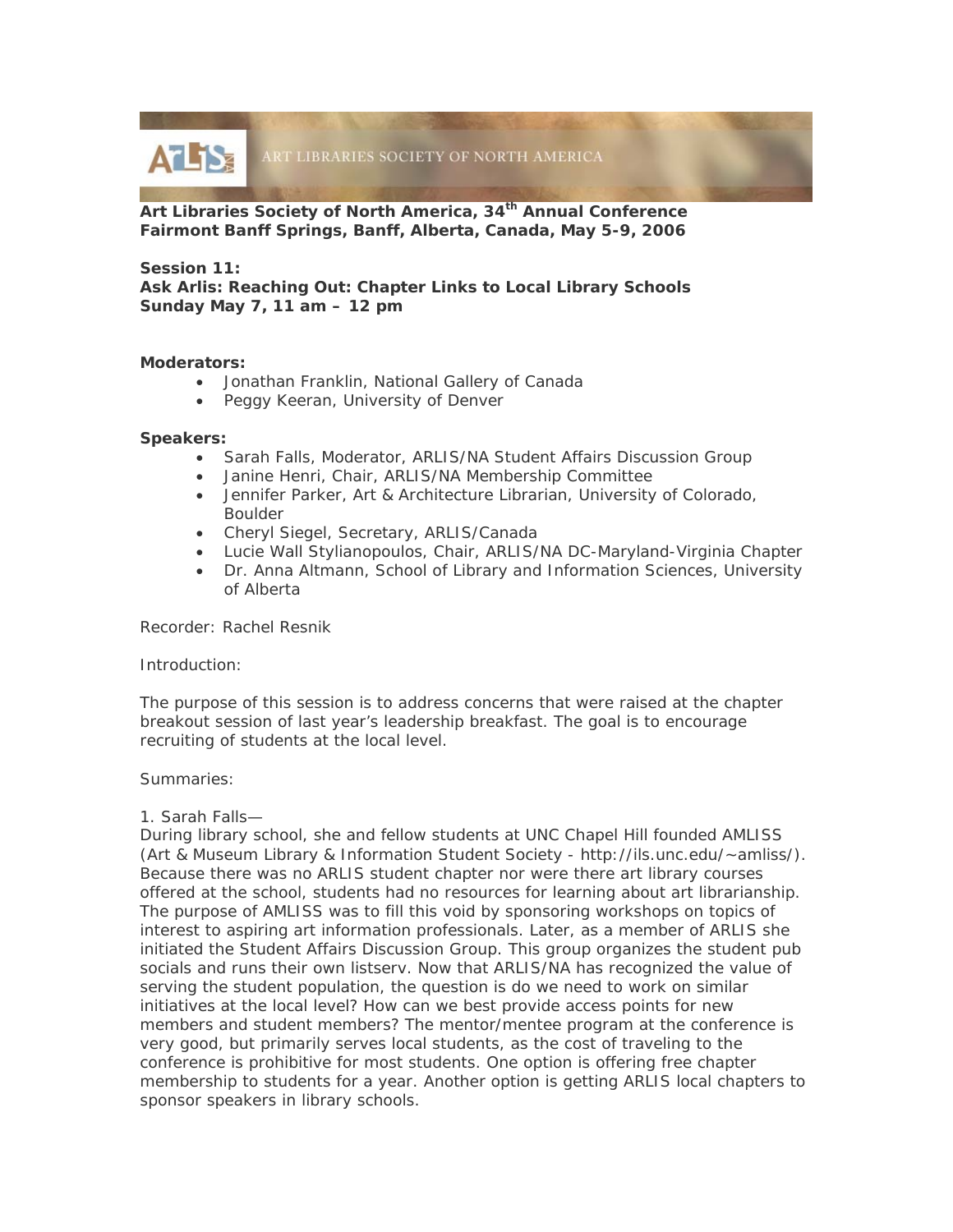## 2. Janine Henri—

Janine feels fortunate being on a campus that has a library school because it opens so many opportunities for collaboration. Those in similar situations—working in a library at an institution with ties to a library school—should work closely with faculty members at the library school. At UT Austin the visual resources librarian Nancy Schuller also taught in the library school. As such, the relationship between the art library and the library school was close. Classes came to the local architecture and fine arts libraries to learn about the libraries, but it was also a good opportunity for recruitment. Students in the library program at UT do a Capstone project, which puts them into a work setting so that they get hands-on experience. The architecture library has had a very positive experience with the Capstone program. Another good way to pair students with libraries is via the ARLIS internship list.

## 3. Lucie Stylianopoulos—

Lucie was the past chair of the Diversity Committee and a former chair of the DC/MD/VA chapter. The context of her message will be that of inclusion in all forms. Her chapter provides scholarships for diversity and more recently for students. Library schools are self-selecting and markedly not diverse. For this reason recruiting at an earlier stage is very important. You can recruit high school students and undergraduates. One strategy that her library practices is having students working in more interesting positions such as cataloging images and doing reference. Shelving books is not the most compelling experience for students and likely will not inspire many to pursue librarianship as a career.

## 4. Anna Altmann—

Her library school is geographically isolated. Art institutions in Edmonton are disorganized and inaccessible so there aren't many opportunities for students to learn about art librarianship. It's a small library school with 80 to 90 students, so it's difficult to get a critical mass for any interest groups. There may be one student each year with a fine arts background. As a result the program is very general. Anna suggests that ARLIS/NA make a DVD to send to distant library schools to serve as a lecture or workshop about art librarianship. At the University of Alberta they are increasingly looking at online courses within a consortium so that students can take more specialized courses for free.

## 5. Cheryl Siegel—

She strongly encourages libraries to offer internships. They are beneficial to both the library and the student. Keeping a notebook of project possibilities is a way to make this process easier and more seamless. Also, chapters should offer free membership to at least a couple of students. On a final note, she encourages librarians to not ignore library tech programs.

## 6. Jennifer Parker—

Jennifer was pursuing a PhD in art history when she met a librarian, fellow panelist Lucie Stylianopoulos, who made her realize that she wanted to go into art librarianship. Lucie acted as a mentor during this process and encouraged Jennifer to pursue a career in art librarianship. Jennifer is currently the chair of the Recruitment to the Profession Task Force at University of Colorado at Boulder Libraries. Mentoring can increase chapter recruitment. She emphasizes mentoring students in art and art history programs, not just students at library schools. The best internships will be well rounded so that the student has experience working in many